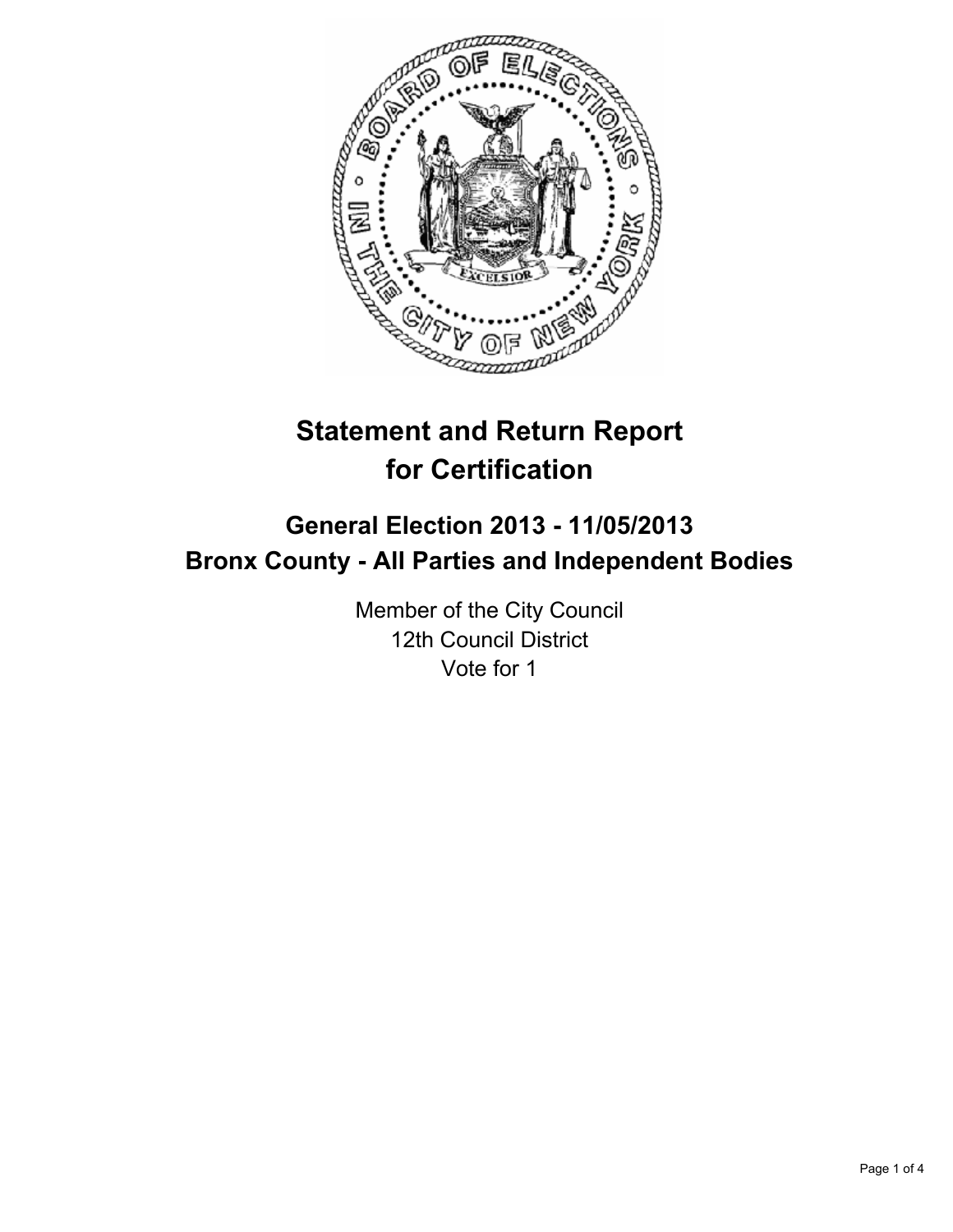

#### **Assembly District 80**

| <b>PUBLIC COUNTER</b>                                    | 387 |
|----------------------------------------------------------|-----|
| <b>EMERGENCY</b>                                         | 0   |
| <b>ABSENTEE/MILITARY</b>                                 | 7   |
| <b>FEDERAL</b>                                           | 0   |
| <b>SPECIAL PRESIDENTIAL</b>                              | 0   |
| <b>AFFIDAVIT</b>                                         | 4   |
| <b>Total Ballots</b>                                     | 398 |
| Less - Inapplicable Federal/Special Presidential Ballots | 0   |
| <b>Total Applicable Ballots</b>                          | 398 |
| ANDY L. KING (DEMOCRATIC)                                | 323 |
| ROBERT L. DIAMOND (REPUBLICAN)                           | 22  |
| ROBERT L. DIAMOND (CONSERVATIVE)                         | 6   |
| ANDY L. KING (WORKING FAMILIES)                          | 2   |
| <b>TREVOR ARCHER (GREEN)</b>                             | 4   |
| WALTER NEWSOME (WRITE-IN)                                | 1   |
| <b>Total Votes</b>                                       | 358 |
| Unrecorded                                               | 40  |

#### **Assembly District 81**

| PUBLIC COUNTER                                           | 179            |
|----------------------------------------------------------|----------------|
| <b>EMERGENCY</b>                                         | 0              |
| ABSENTEE/MILITARY                                        | 3              |
| <b>FEDERAL</b>                                           | 0              |
| <b>SPECIAL PRESIDENTIAL</b>                              | $\mathbf{0}$   |
| <b>AFFIDAVIT</b>                                         | 3              |
| <b>Total Ballots</b>                                     | 185            |
| Less - Inapplicable Federal/Special Presidential Ballots | 0              |
| <b>Total Applicable Ballots</b>                          | 185            |
| ANDY L. KING (DEMOCRATIC)                                | 158            |
| ROBERT L. DIAMOND (REPUBLICAN)                           | 4              |
| ROBERT L. DIAMOND (CONSERVATIVE)                         | $\overline{2}$ |
| ANDY L. KING (WORKING FAMILIES)                          | 1              |
| <b>TREVOR ARCHER (GREEN)</b>                             | 1              |
| <b>Total Votes</b>                                       | 166            |
| Unrecorded                                               | 19             |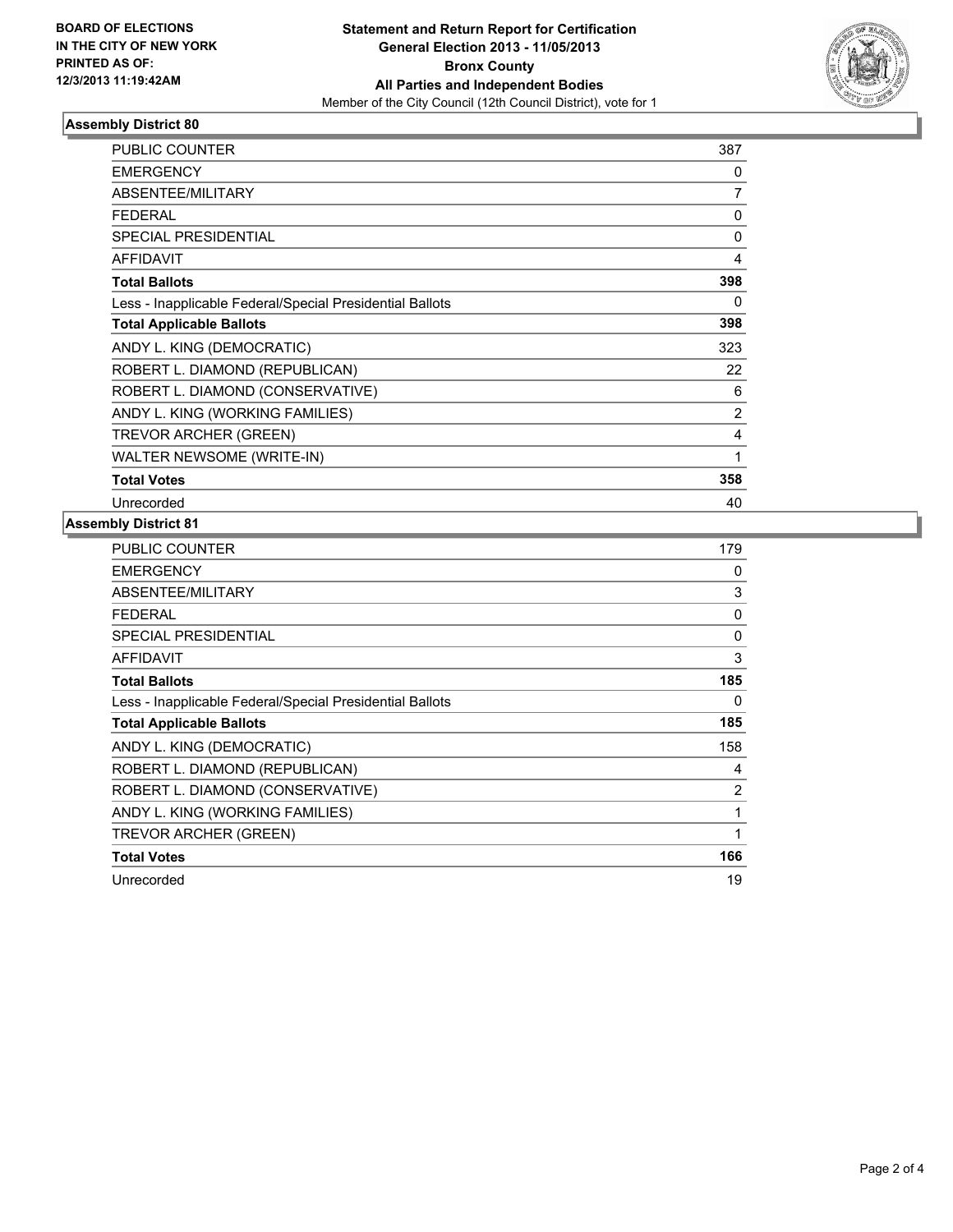

#### **Assembly District 82**

| <b>PUBLIC COUNTER</b>                                    | 8,847 |
|----------------------------------------------------------|-------|
| <b>EMERGENCY</b>                                         | 0     |
| <b>ABSENTEE/MILITARY</b>                                 | 203   |
| FEDERAL                                                  | 0     |
| <b>SPECIAL PRESIDENTIAL</b>                              | 0     |
| <b>AFFIDAVIT</b>                                         | 49    |
| <b>Total Ballots</b>                                     | 9,099 |
| Less - Inapplicable Federal/Special Presidential Ballots | 0     |
| <b>Total Applicable Ballots</b>                          | 9,099 |
| ANDY L. KING (DEMOCRATIC)                                | 7,391 |
| ROBERT L. DIAMOND (REPUBLICAN)                           | 255   |
| ROBERT L. DIAMOND (CONSERVATIVE)                         | 57    |
| ANDY L. KING (WORKING FAMILIES)                          | 241   |
| <b>TREVOR ARCHER (GREEN)</b>                             | 110   |
| UNATTRIBUTABLE WRITE-IN (WRITE-IN)                       | 3     |
| <b>Total Votes</b>                                       | 8,057 |
| Unrecorded                                               | 1,042 |

### **Assembly District 83**

| PUBLIC COUNTER                                           | 14,845 |
|----------------------------------------------------------|--------|
| <b>EMERGENCY</b>                                         | 97     |
| <b>ABSENTEE/MILITARY</b>                                 | 342    |
| <b>FEDERAL</b>                                           | 0      |
| <b>SPECIAL PRESIDENTIAL</b>                              | 0      |
| <b>AFFIDAVIT</b>                                         | 175    |
| <b>Total Ballots</b>                                     | 15,459 |
| Less - Inapplicable Federal/Special Presidential Ballots | 0      |
| <b>Total Applicable Ballots</b>                          | 15,459 |
| ANDY L. KING (DEMOCRATIC)                                | 13,172 |
| ROBERT L. DIAMOND (REPUBLICAN)                           | 290    |
| ROBERT L. DIAMOND (CONSERVATIVE)                         | 68     |
| ANDY L. KING (WORKING FAMILIES)                          | 302    |
| TREVOR ARCHER (GREEN)                                    | 159    |
| AL GORE (WRITE-IN)                                       | 1      |
| CHARLES BARRON (WRITE-IN)                                | 1      |
| CHERYL OLIVER (WRITE-IN)                                 | 1      |
| JANICE PRESSLEY (WRITE-IN)                               | 2      |
| JIMMY MCMILLAN (WRITE-IN)                                | 1      |
| PAMELA JOHNSON (WRITE-IN)                                | 1      |
| UNATTRIBUTABLE WRITE-IN (WRITE-IN)                       | 6      |
| <b>Total Votes</b>                                       | 14,004 |
| Unrecorded                                               | 1,455  |